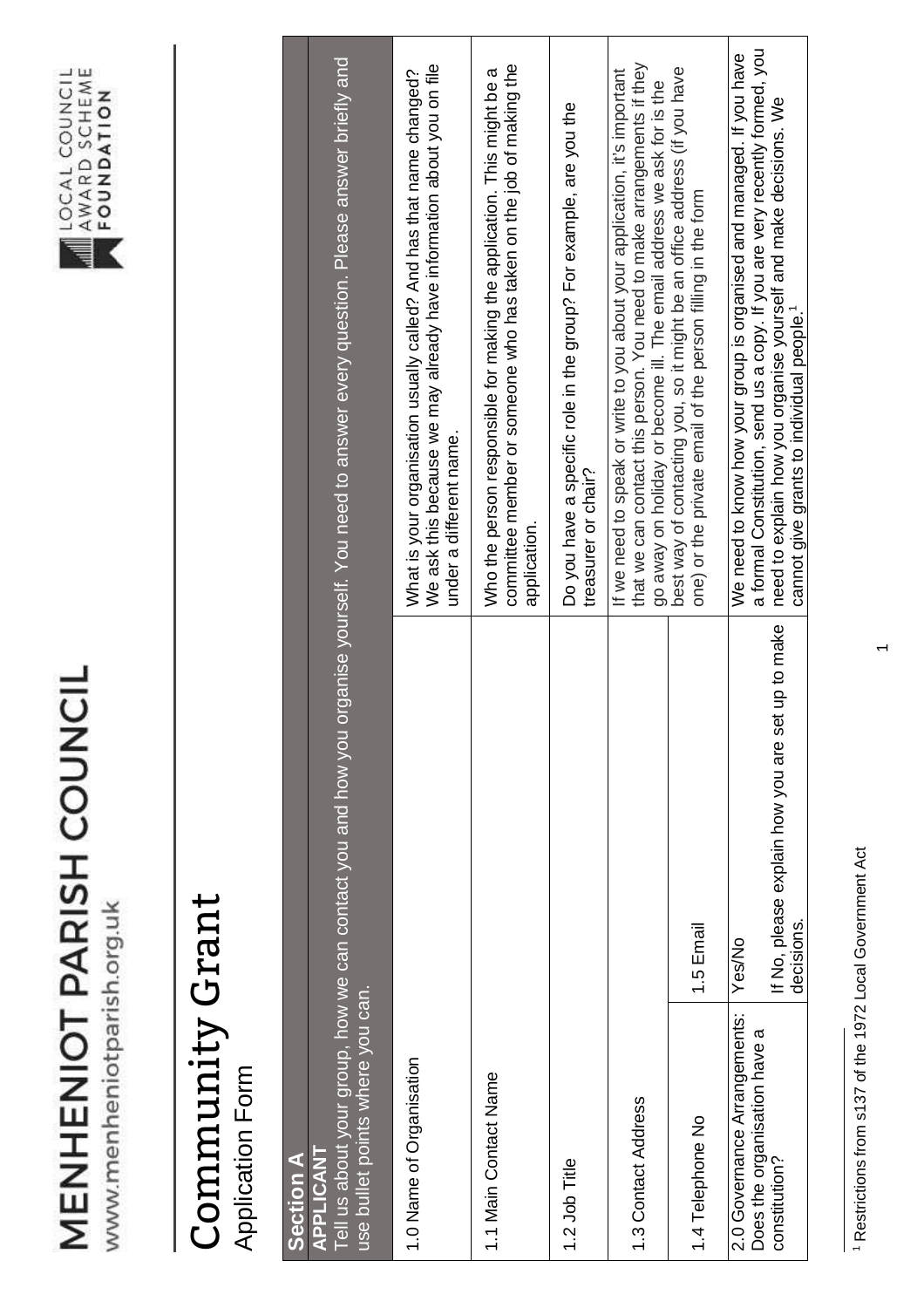| We want to encourage different parts of the community to work together.<br>Tell us who else is involved with you in putting on the event/project.        |                                                                                                         | 1.6 What other groups or organisations are you working with?             |
|----------------------------------------------------------------------------------------------------------------------------------------------------------|---------------------------------------------------------------------------------------------------------|--------------------------------------------------------------------------|
| people who may have disabilities or who have responsibility as carers.                                                                                   |                                                                                                         |                                                                          |
| So that everyone has the best chance of attending your event/project,<br>what will you do to make it easier for them? We are thinking here of            | 1.5 Explain how you will make your event/project accessible to all members of our                       | community                                                                |
| and make your plan accordingly. There's never a guarantee of good<br>weather, so you'll need to make contingency plans in case of rain.                  |                                                                                                         |                                                                          |
| You'll need to balance the risk of bad weather affecting your event/project,                                                                             | 1.4 What arrangements do you have in place in case of bad weather?                                      |                                                                          |
| This could be in a building or a site. If it's an event, where will it be<br>located?                                                                    |                                                                                                         | 1.3 Where will the project be located?                                   |
| attend. If it's a project, what is the approximate start and finish date?                                                                                |                                                                                                         |                                                                          |
| If you're running an event, we want to see the most people being able to<br>time or in a town nearby?                                                    |                                                                                                         | 1.3 What is the start and finish time?                                   |
| someone else is doing the same or something similar? Either at the same                                                                                  |                                                                                                         |                                                                          |
| If it's an event, have you made sure that you're not running it when                                                                                     |                                                                                                         | 1.2 What is the start and finish date of your event/project?             |
| Please describe (in less than 50 words) what your project is about. Is it<br>part of a larger event/project? Or is it a single event/project on its own? |                                                                                                         | 1.1 Tell us about your event/project and what it does.                   |
| Food Market; replacing windows)                                                                                                                          |                                                                                                         |                                                                          |
| Does your event/project have a title yet? Make it short and simple. (eg                                                                                  |                                                                                                         | 1.0 What is the title of your event/project?                             |
|                                                                                                                                                          | Tell us about your event/project and how it will be organised                                           | PROJECT DETAILS                                                          |
|                                                                                                                                                          |                                                                                                         | <b>Section B</b>                                                         |
|                                                                                                                                                          |                                                                                                         |                                                                          |
| people.                                                                                                                                                  | When you received the money, How much, Who<br>from, and what it was used for.<br>If Yes, please tell us |                                                                          |
| organisations, and to make sure that we do not duplicate the work of other<br>We want to know how active you are at attracting funds from other          | Yes/No                                                                                                  | grants or donations in the past<br>2 years?<br>2.2 Have you received any |
| Your closing bank balance (less any bills remaining to be paid)<br>Your expenses                                                                         | money.                                                                                                  |                                                                          |
| The period that the accounts cover (dates from and to. Usually one year)<br>Your full income for the period                                              | If No, please see our Guidance Notes for way in<br>which you can explain how you manage your            |                                                                          |
| send us a statement of account. This should:                                                                                                             | If Yes, please attach a copy with this application.                                                     |                                                                          |
| We want to see how you manage your group's money and how much you<br>can contribute yourself. If your annual income is less than £500, you can           | Yes/No                                                                                                  | 2.1 Do you have a recent set of<br>accounts?                             |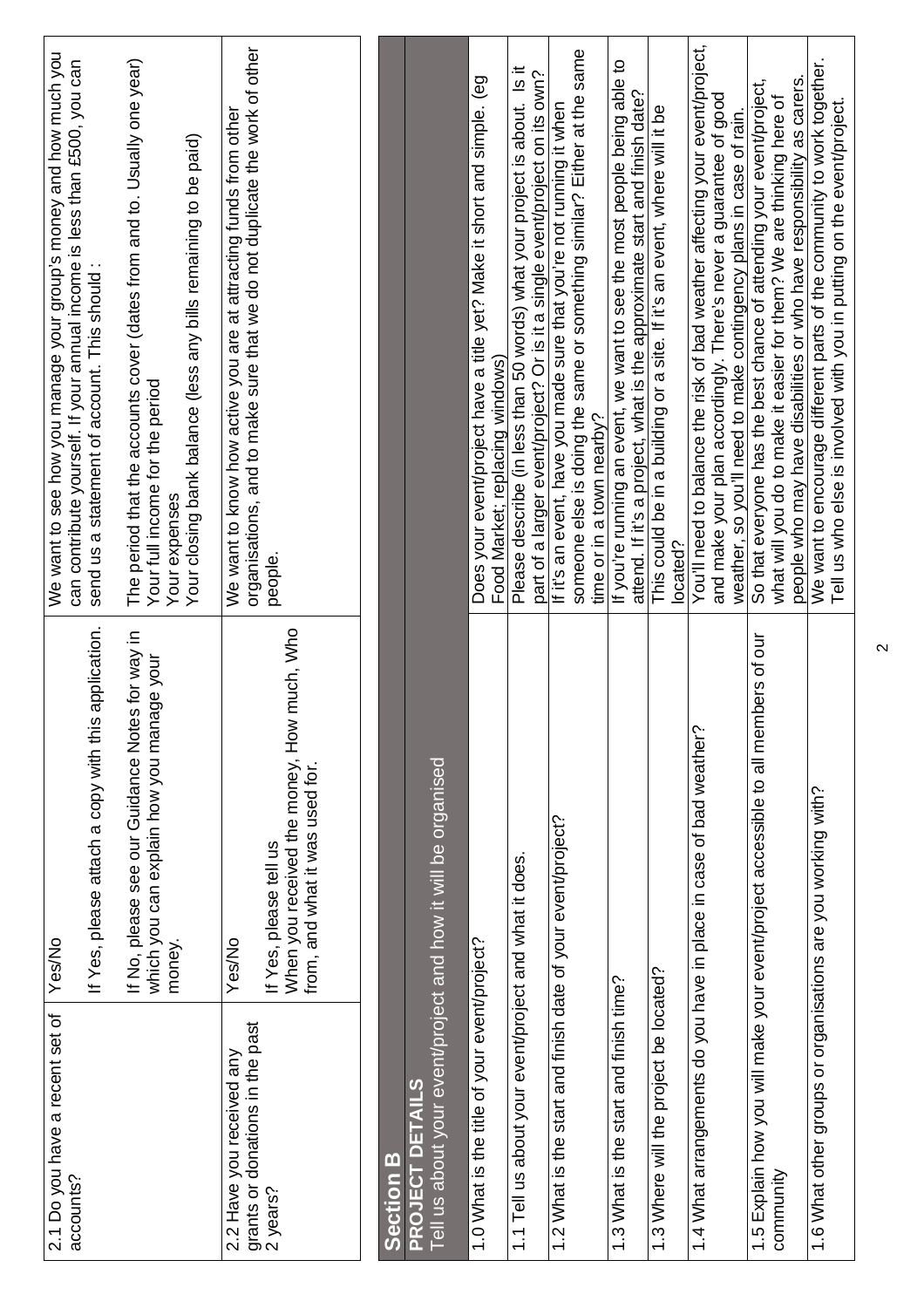| 1.7 How many people do you expect to attract to your event/project?                                                   |        | Our funding is aimed at benefitting the most people, so we need to know<br>how many people you expect will benefit. The figure you give can be<br>range, rather than an exact figure.                                                                                                                                                            |
|-----------------------------------------------------------------------------------------------------------------------|--------|--------------------------------------------------------------------------------------------------------------------------------------------------------------------------------------------------------------------------------------------------------------------------------------------------------------------------------------------------|
| 1.8 How will you measure the numbers benefitting?                                                                     |        | ω<br>benefit? You'll need this information to feedback to us afterwards, and for<br>If it's an event, how will you count the number of people attending? If it's<br>piece of improvement work, how will you measure how many people will<br>your own sake, to know how successful you've been.                                                   |
| 1.9 Who will benefit from it and how?                                                                                 |        | Describe what kind of people will benefit from the project. Is it a particular<br>community? Or a group of people? Do they come from an area you can<br>describe? What do they have in common that makes you want to serve<br>them? This helps us understand the importance of the project.                                                      |
|                                                                                                                       |        | other peoples' lives better, but we need to know what is special about this<br>with the grant, and who will benefit, but we want to know how they will be<br>How will they benefit? You have already told us what you are going to do<br>better off by you having this money. All voluntary groups work to make<br>group and this event/project. |
| <b>Section C</b>                                                                                                      |        |                                                                                                                                                                                                                                                                                                                                                  |
| need to show us how you will get the most use out of it,<br><b>WHAT WILL YOU USE THE GRANT FOR</b>                    |        | items of equipment. If you want to use your grant as a contribution towards a larger piece of equipment that will be used in your project, you will<br>You can apply for funding for running costs; to buy or hire equipment; volunteer expenses; venue hire; insurance; publicity or purchasing small                                           |
| If you have quotations for a piece of equipment or a hire charge,<br>much is used. Use round numbers and include VAT. |        | use that. If you use estimates, the danger is that you may underestimate how                                                                                                                                                                                                                                                                     |
|                                                                                                                       |        |                                                                                                                                                                                                                                                                                                                                                  |
| 1.1 Item                                                                                                              | Cost £ | This section asks how much you want from the council for your project, so                                                                                                                                                                                                                                                                        |
|                                                                                                                       |        | the total figure you enter will be what you are applying for AFTER your<br>own fundraising and contribution.                                                                                                                                                                                                                                     |
|                                                                                                                       |        |                                                                                                                                                                                                                                                                                                                                                  |
|                                                                                                                       |        | Mark each item as 'priority' or 'non-priority'. If we are unable to give you                                                                                                                                                                                                                                                                     |
|                                                                                                                       |        | Please do not include any 'General expenses' or 'Miscellaneous items'.<br>which items to fund. Continue on a separate piece of paper if needed.<br>all the money you ask for, we will use your priorities to help us decide<br>We need to know what you will use the money for.                                                                  |

<sup>2</sup> Information required under s137 of the 1972 Local Government Act 2 Information required under s137 of the 1972 Local Government Act

TOTAL